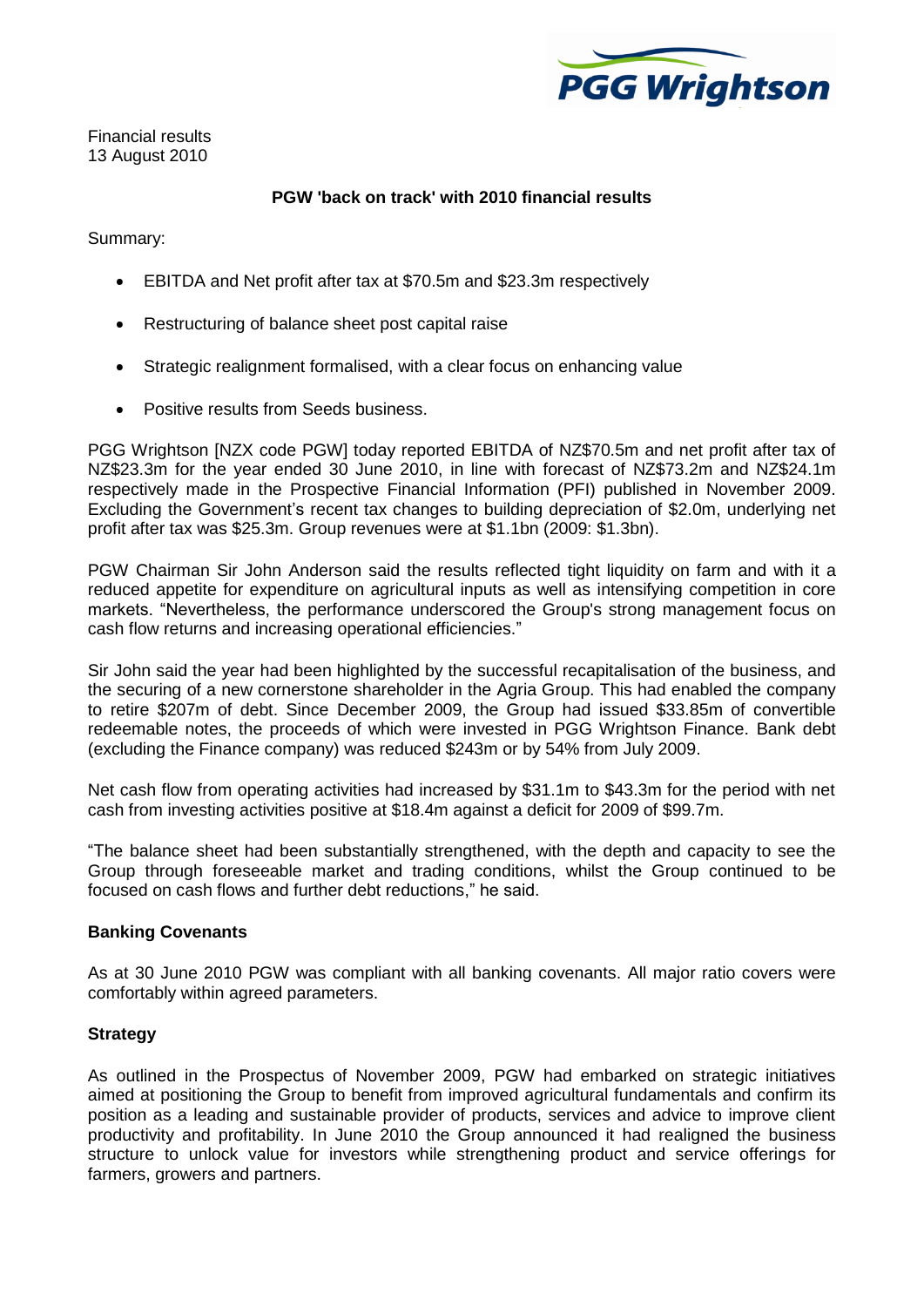Customer Services and Financial Services had been combined into a new AgriServices division, while the New Zealand, South American and Australian Seeds, Grain and Nutrition businesses had been placed into a new AgriTech division.

PGW Managing Director Tim Miles said activities were underway at AgriServices to enhance customer interactions, develop finance offerings, improve the distribution offering and further improve the use of working capital.

Core markets for AgriTech were in New Zealand, Australia, International (predominantly USA, France, UK and Ireland) and South America. Mr Miles said the aim of the business would continue to be the development and sale of proprietary products which would improve overall farm productivity and performance.

To support the significant nature of the realignment and prospects for growth, the company had made some key senior management changes, including the recent appointments of:

- Michael Thomas as Group GM AgriServices. Michael is the former PGW Group GM  $\bullet$ Financial Services and has held GM positions at Landmark, Australia"s largest agri-business
- John McKenzie as Group GM AgriTech. John is the former PGW Group GM Seed, Grain and  $\bullet$ Nutrition and was founder of specialist proprietary forage seed company Agricom Ltd
- Jason Dale as Group GM Transformation and Strategy. Jason is the current CFO and his new role will focus on execution of Group strategy and change management programmes
- Rob Woodgate as Chief Financial Officer. Rob is currently Group Financial Controller and  $\bullet$ has worked closely with the senior management team through the capital raise and more recently on the business strategy. He has held a number of senior finance roles in NZ and the UK.

| Audited                                                                                        | June 2010<br>ʻ\$m | <b>Forecast PFI</b><br>ʻ\$m | June 2009<br>'\$m |
|------------------------------------------------------------------------------------------------|-------------------|-----------------------------|-------------------|
| Revenue                                                                                        | 1,151.1           | 1,107.7                     | 1,280.4           |
| Cost of sales                                                                                  | (857.5)           | (819.0)                     | (977.1)           |
| Gross profit                                                                                   | 293.5             | 288.8                       | 303.3             |
| <b>Earnings</b><br>before<br>depreciation<br>interest.<br>tax,<br>and<br>amortisation (EBITDA) | 70.5              | 73.4                        | 81.1              |
| Depreciation and amortisation expense                                                          | (7.3)             | (6.3)                       | (6.4)             |
| <b>Results from operating activities</b>                                                       | 63.2              | 67.1                        | 74.7              |
| Equity accounted earnings of associates, Non-operating items<br>and FV adjustments             | 8.0               | 6.0                         | (88.8)            |
| Net interest and finance costs                                                                 | (36.5)            | (37.3)                      | (31.4)            |
| Income tax expense                                                                             | (10.4)            | (11.8)                      | (13.1)            |
| <b>Profit from continuing operations</b>                                                       | 24.3              | 24.1                        | (58.6)            |
| Profit/(loss) from discontinued operations (net of income tax)                                 | (1.0)             | -                           | (7.8)             |
| Profit for the period                                                                          | 23.3              | 24.1                        | (66.4)            |

## **Revenue and earnings to 30 June 2010**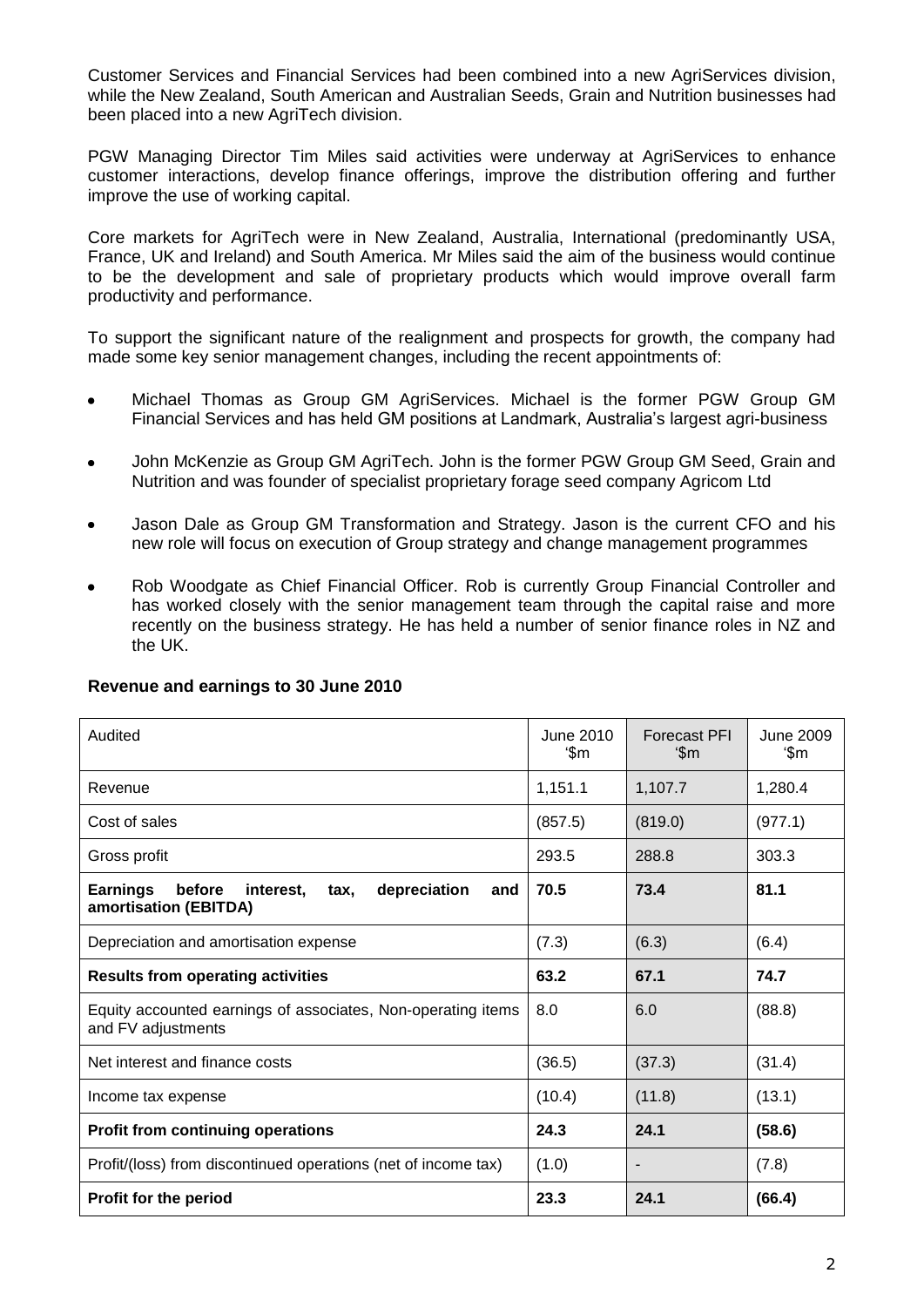## **Operating performance**

Mr Miles said the results were considered satisfactory in markets that had seen measurable declines in customer spending as a result of challenging conditions for growers and farmers.

# **AgriTech Division**

| <b>Major business Revenue and EBITDA</b> | Revenue<br>2010<br>$\mathsf{S}'$ m | Revenue<br>2009<br>$\mathsf{S}'$ m | <b>EBITDA</b><br>2010<br>$\mathsf{S}'\mathsf{m}$ | <b>EBITDA</b><br>2009<br>$\mathfrak{F}'$ m |
|------------------------------------------|------------------------------------|------------------------------------|--------------------------------------------------|--------------------------------------------|
| Seeds and Grain                          | 254.6                              | 240.3                              | 33.6                                             | 31.8                                       |
| Agrifeeds                                | 43.6                               | 72.6                               | 5.2                                              | 9.8                                        |
| South America*                           | 84.1                               | 76.0                               | 5.5                                              | 6.2                                        |

\**excluding corporate costs in South America*

"Seed and Grain posted a strong performance on the strength of good results from New Zealand and International forage though Agrifeed had been impacted by milk prices and an excellent growing season resulting in less demand for supplementary feed."

Mr Miles said the South American Seeds division had also performed well with revenues up 8% on the prior year in local currency terms, though the final results "reflected currency change and the cost of investment in the important Brazilian market."

## **AgriServices Division**

| <b>Major business Revenue and EBITDA</b> | Revenue<br>2010<br>$\mathfrak{F}'$ m | Revenue<br>2009<br>$\mathsf{S}'$ m | <b>EBITDA</b><br>2010<br>$\mathsf{S}'\mathsf{m}$ | <b>EBITDA</b><br>2009<br>$\mathfrak{F}'$ m |
|------------------------------------------|--------------------------------------|------------------------------------|--------------------------------------------------|--------------------------------------------|
| Merchandising                            | 541.7                                | 668.1                              | 22.2                                             | 26.1                                       |
| Livestock                                | 87.3                                 | 76.0                               | 12.9                                             | 12.7                                       |
| Finance                                  | 59.7                                 | 59.8                               | 13.3                                             | 10.9                                       |

"The Merchandising business reflected difficult farming conditions in New Zealand with sales slowing markedly during the past six months on the back of variable weather, ongoing farmer caution and as competitors aggressively sought to reduce inventories. Fruitfed maintained or grew share in key markets though profitability was impacted by the downturn in viticulture.

Mr Miles said it had also been an unusual year for Livestock. The first half was driven by availability of grass which made it easier for farmers to retain stock and resulted in reduced tallies. During the second half dairy herd sales were back on prior years – consistent with the market place. There was good support however for procurement programmes and livestock export programmes. Real Estate sales continued to be affected by sentiment and availability of funding.

PGG Wrightson Finance had recorded a strong result in the year against a backdrop of the global financial crisis and difficult financial and agricultural markets. "The loan book reduced 5% to \$530m as the company managed down assets reflecting a more cautious approach in the current environment. Excellent support from retail investors continued with the debenture program growing 12% in the year, with reinvestment rates at 77% continuing the high levels of prior years."